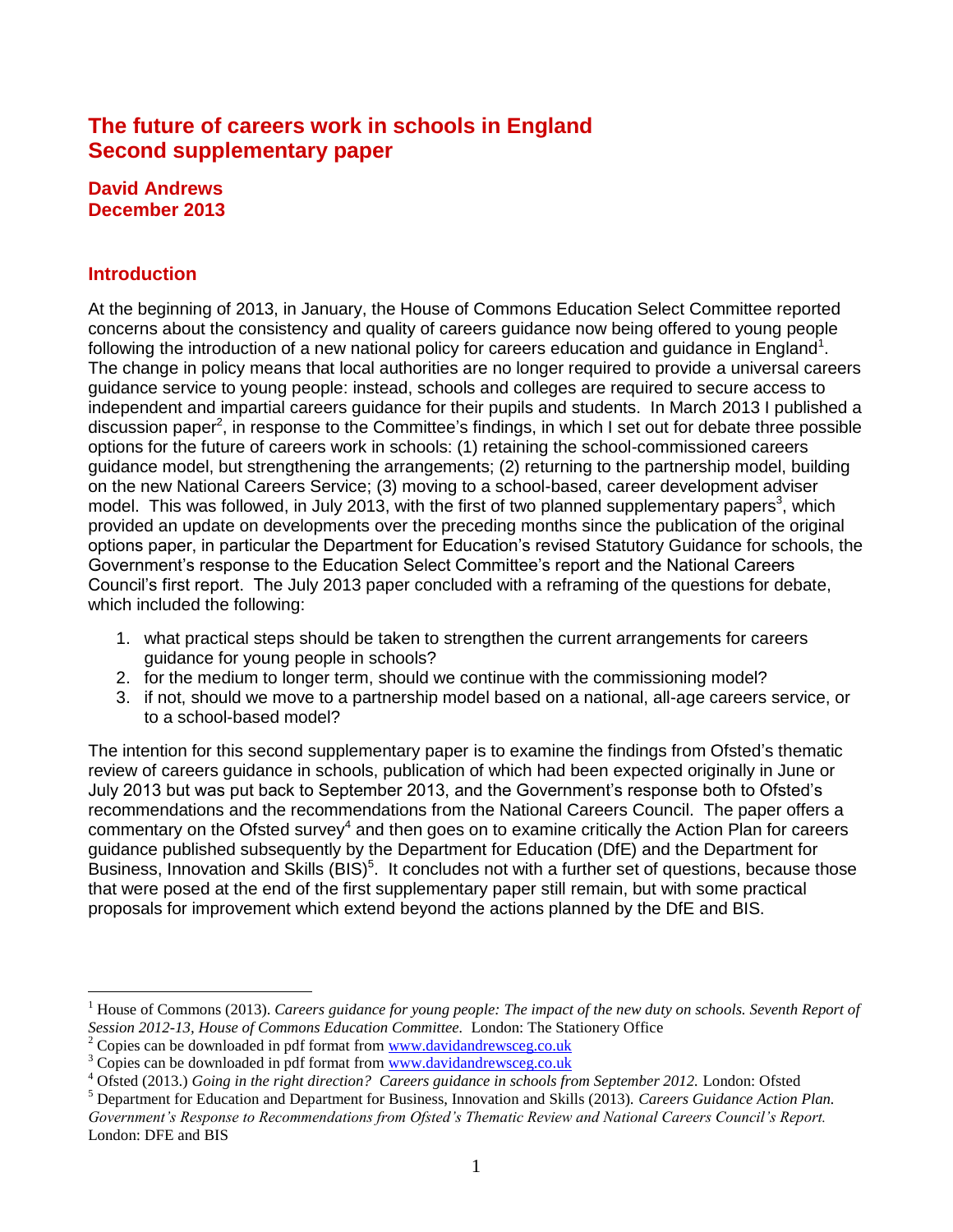### **Ofsted's survey of careers guidance in schools**

The publication of Ofsted's report represented an important milestone in the debate about careers guidance for young people, not only because it was the first survey of the impact of the Government's policy to be based on robust evidence but also because it allowed the debate to move forward. Up to that point the Government's response to reports such as those from the Select Committee and the National Careers Council had been to wait until Ofsted had published its findings. Once the report was out in the public domain the debate could move forward, although it should be noted that there was no time available for discussion of the findings before the Government published its own response to the recommendations, as the DfE's and BIS's Action Plan was made available on the very same day.

Ofsted's survey is critical of the current state of careers guidance for young people. The opening paragraph says that "the new statutory duty for schools to provide careers guidance is not working well enough", and the report backs up this statement with the following findings:

- only one in five schools are ensuring that all students receive the level of information, advice and guidance they need
- too few schools have adequate arrangements to provide individual careers quidance from a qualified external adviser
- not enough schools work well with local authorities to support their more vulnerable students
- teachers who are required to deliver careers guidance in tutorials and assemblies have not had sufficient training or briefing on the range of options available
- the National Careers Service does not focus sufficiently on supporting young people its website and telephone services are not promoted well in schools and are under-used
- too few schools use partnerships with employers to ensure that the careers guidance given to students is in line with the broad range of pathways available locally and nationally
- the extent to which schools promote opportunities in vocational training and apprenticeships varies considerably
- only just over a third of careers guidance interviews are conducted well enough
- only one in five schools evaluate the quality of their careers guidance effectively
- too few schools use destination data well to analyse the range of opportunities taken up by their students.

The overall picture portrayed by the report is one of inadequate provision of careers guidance for young people, both from the schools, which now have responsibility for securing access to careers guidance for their students, and from local authorities, which have retained responsibility for supporting the most vulnerable and disadvantaged young people. Ofsted did find a small number of schools that had taken the opportunity of having been given responsibility for careers guidance to put in place effective provision, and the report includes some short case studies of good practice.

The report begins by saying that "it is vitally important that young people have access to good and realistic information and guidance about the full range of career pathways available to them". What then follows demonstrates that this is clearly not happening in a large number of schools at the moment and that action is needed. The report includes sets of recommendations for a range of parties: Government; National Careers Service; local authorities; schools; Ofsted. In the next section of this paper I will examine whether the actions proposed by the DfE and BIS represent the level of response that will be necessary to bring about the improvements that are so clearly needed.

Before moving on from the Ofsted report, however, I want to make two further points. Firstly, although the report will be vitally important to informing future developments at a national level, it is equally important that schools themselves should use the report to review their own policy and practice. The value of thematic reviews is that they provide a template against which all schools can examine their own provision, and ask themselves the question - how would we have been portrayed if we had been included in the survey sample?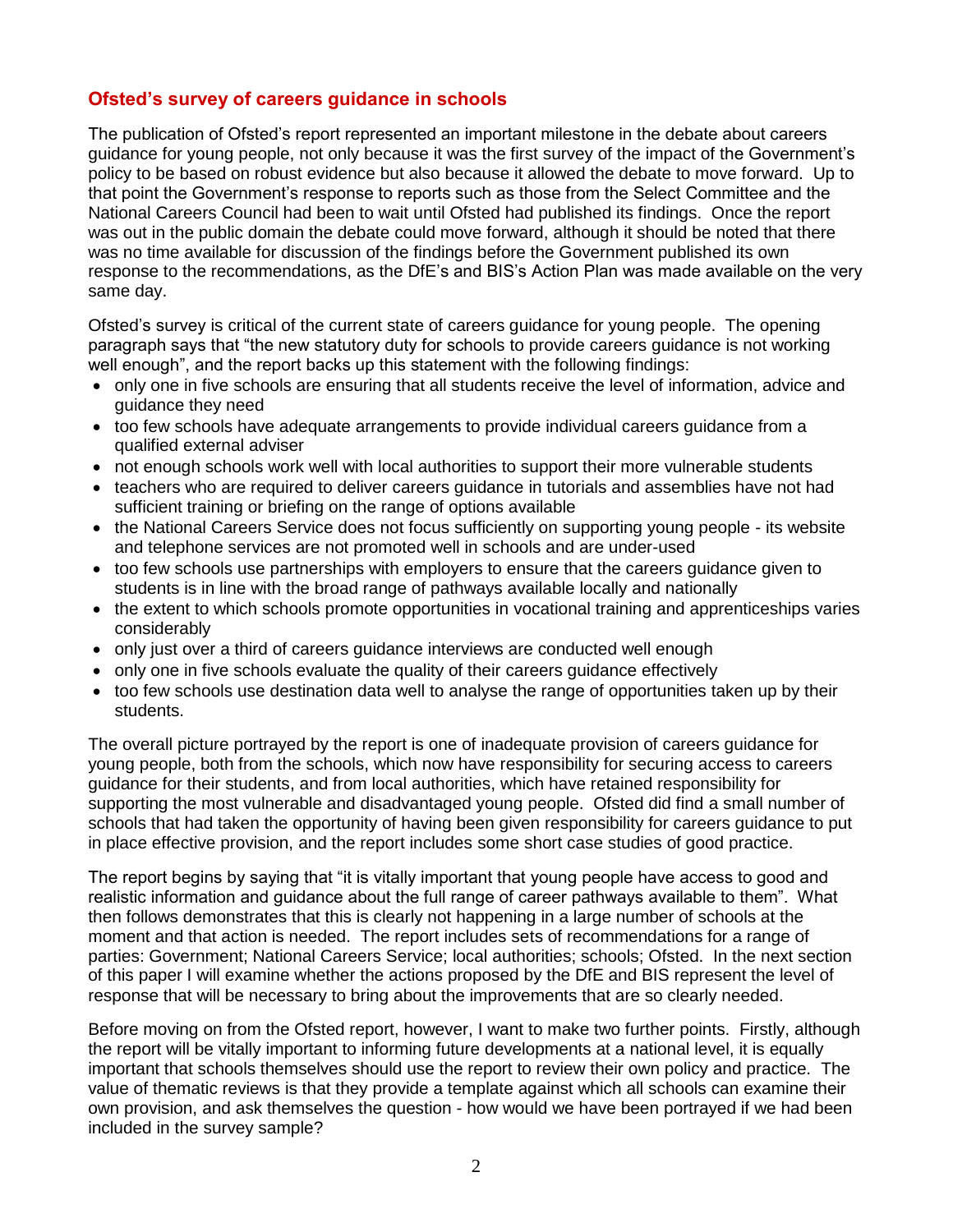Secondly, while I welcome the report as a very useful analysis of the current state of careers work in schools in England, I am disappointed in two omissions. I would have liked to have seen more attention paid to the position of careers education. In particular, we need to know what impact the removal of the statutory duty to provide careers education in the curriculum has had. My other disappointment is that the report does not answer the question in its own title. Are we going in the right direction, and the problem is just that we have not got there yet, or is the direction itself wrong? That is to say, is the problem the policy or its implementation in schools? The report itself leaves this question unanswered and the recommendations are based on an implicit view that the direction of travel is right, but more needs to be done to achieve the destination. To return to the questions at the end of my first supplementary paper, the report provides suggestions for steps to strengthen the current arrangements but offers nothing in relation to whether the school-commissioned model is the right way forward in the medium or longer term.

### **Careers Guidance Action Plan (DfE & BIS)**

On the same day in September 2013 that Ofsted published its review of careers guidance in schools the Government published an action plan for careers guidance, in response both to Ofsted's recommendations and those put forward by the National Careers Council in its report in June 2013, together with an Inspiration Vision Statement<sup>6</sup>.

The action plan and vision statement are both written from the starting point that the current policy of requiring schools to secure access to careers guidance for their students is the right way forward. Through the two publications the Government proposes several practical steps to improve the quality and delivery of independent and impartial careers guidance. The first commitment is to revise the Statutory Guidance to schools, with stronger references to working with employers, providing information to students on all the available options at 16, and the importance of face-to-face guidance. The Government will also share best practice, improve the quality of destination data and ask schools to publish on their websites details of the careers guidance support they provide. The National Careers Service is to extend its work with young people by facilitating school-employer links, promoting to schools and careers guidance professionals the availability on its website of LMI and making available resources to support schools, young people and parents. Finally, Ofsted will give greater priority to careers guidance in school inspections.

All of these actions should help contribute to an improvement in the provision of careers guidance for young people, but will they be sufficient to remedy the situation described in Ofsted's report? My view is that the actions should be supported but they are not enough. The Action Plan needs to be bolder. Admittedly there is still scope to be more ambitious in some of the proposed actions. For example, as the Statutory Guidance is revised it could be further strengthened by including, as already proposed by Careers England<sup>7</sup>, requirements that schools should work towards a CEIAG quality award that has been nationally validated by the Quality in Careers Standard (QiCS) and must commission careers guidance services from an external provider that is matrix-accredited and employs advisers with appropriate professional qualifications in careers guidance. The revised Statutory Guidance could also include a recommendation that schools should prepare an annual plan for their provision of careers support. This was first proposed by the Select Committee but then quickly dismissed by both the main professional association for secondary school headteachers and the Government as a bureaucratic exercise. The Ofsted survey found that only 20% of schools review and evaluate the quality of their provision effectively and an annual plan would provide a basis for such review and evaluation. Asking schools to publish details of their careers support on their websites deals with the issue of public accountability, particularly to parents, but effective use of annual plan would provide a framework for systematic review and development.

 $\overline{a}$ 

<sup>6</sup> HM Government (2013). *Inspiration Vision Statement.* London: BIS

<sup>7</sup> Careers England (2013). Press Notice 18 September 2013 *Careers Guidance: the statutory duty on schools must be unambiguous*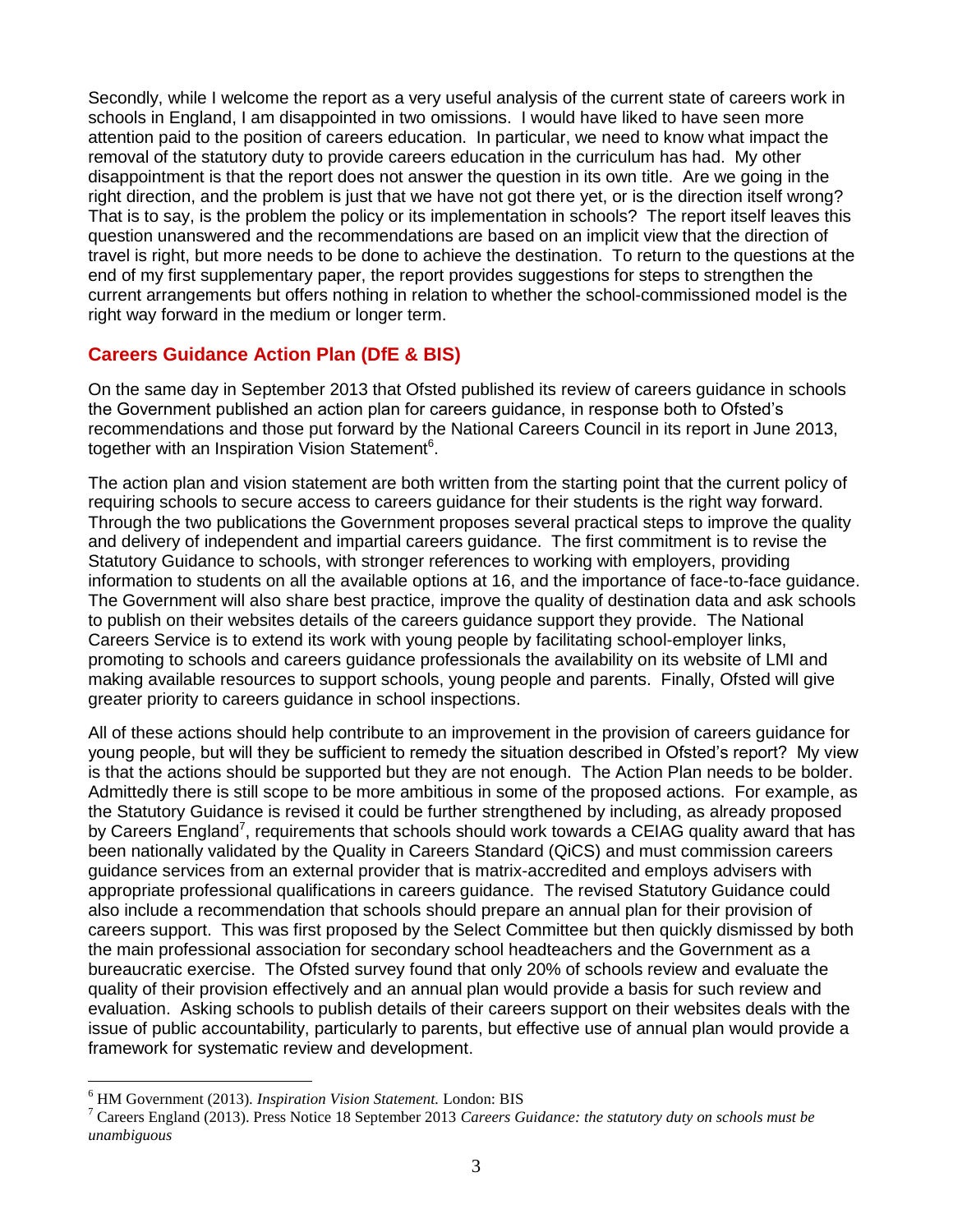#### **Supporting schools to make the new arrangements work well**

Strengthened Statutory Guidance will help but more is needed, both from Government and from the careers profession. In the next section I will set out not an alternative action plan, but an additional action plan. Since I published the initial discussion paper in March 2013, I have witnessed little appetite for debating options other than the school-commissioning model. I still believe we should return to the questions about the model itself, and possible alternatives, as we approach the next General Election but, in the meantime, the Ofsted survey shows that many young people in schools today are being deprived of the good quality careers guidance they need and deserve. In the short term our priority has to be to make the current arrangements work effectively, but it will be important also not to overlook the possible conclusion that the model itself might not be the right direction.

I suggest that the starting point for determining what actions are required by Government and others should be to make explicit what 'good' would look like. For the provision of careers guidance to be judged as working well in a school, what features would be in place? The Ofsted thematic review, plus other relevant research, suggests the following characteristics of good practice:

- a clear strategy for careers work, set by the headteacher and governors and linked to the school's aims and mission
- a careers leader, with delegated authority to lead and manage the school's provision of careers education and guidance, and with relevant professional development
- a good quality programme of careers and work-related education, with effective employer engagement
- freely accessible and up to date information on the full range of options available in education, training and work
- an effective process for identifying students' careers quidance needs
- access for students to independent and impartial careers guidance from an external provider with matrix accreditation and qualified advisers
- regular review and evaluation of careers education and guidance, including feedback from young people, resulting in an annual development plan
- training and briefing for school staff involved in careers education and guidance
- a statement available on the school's website, describing to parents the provision of careers education and guidance and explaining how they can engage with the support for their sons and daughters.

Although schools could establish these arrangements without any support from Government or other agencies, the evidence presented by Ofsted is that only a small minority have done so to date. I believe more schools could achieve this position, with appropriate support and challenge. The Government's Careers Guidance Action Plan offers support, by strengthening the Statutory Guidance to schools, improving the accessibility and information on the National Careers Service website and, through the National Careers Service, facilitating partnership working between schools and employers. It also provides challenge, through asking Ofsted to give careers guidance a higher priority in school inspections. My concern, however, is that these measures will not be sufficient.

Before I go on to provide some proposals for further support I want to examine more closely the role of employers. Several statements over recent months, from Ministers and others, have stressed the contribution employers can make. It is of course true that inspirational talks from employers can enhance a school's provision of careers support but such talks, and other partnership activities with employers, cannot replace the need for access to independent and impartial careers guidance. Engagement with employers can help schools to inspire, inform and advise young people about career opportunities and can significantly enhance programmes of careers education that aim to develop students' career management and employability skills. But to be truly effective such activities must be managed by the school, integrated into planned programmes of careers education and complemented by access to timely, independent and impartial guidance from qualified careers advisers.